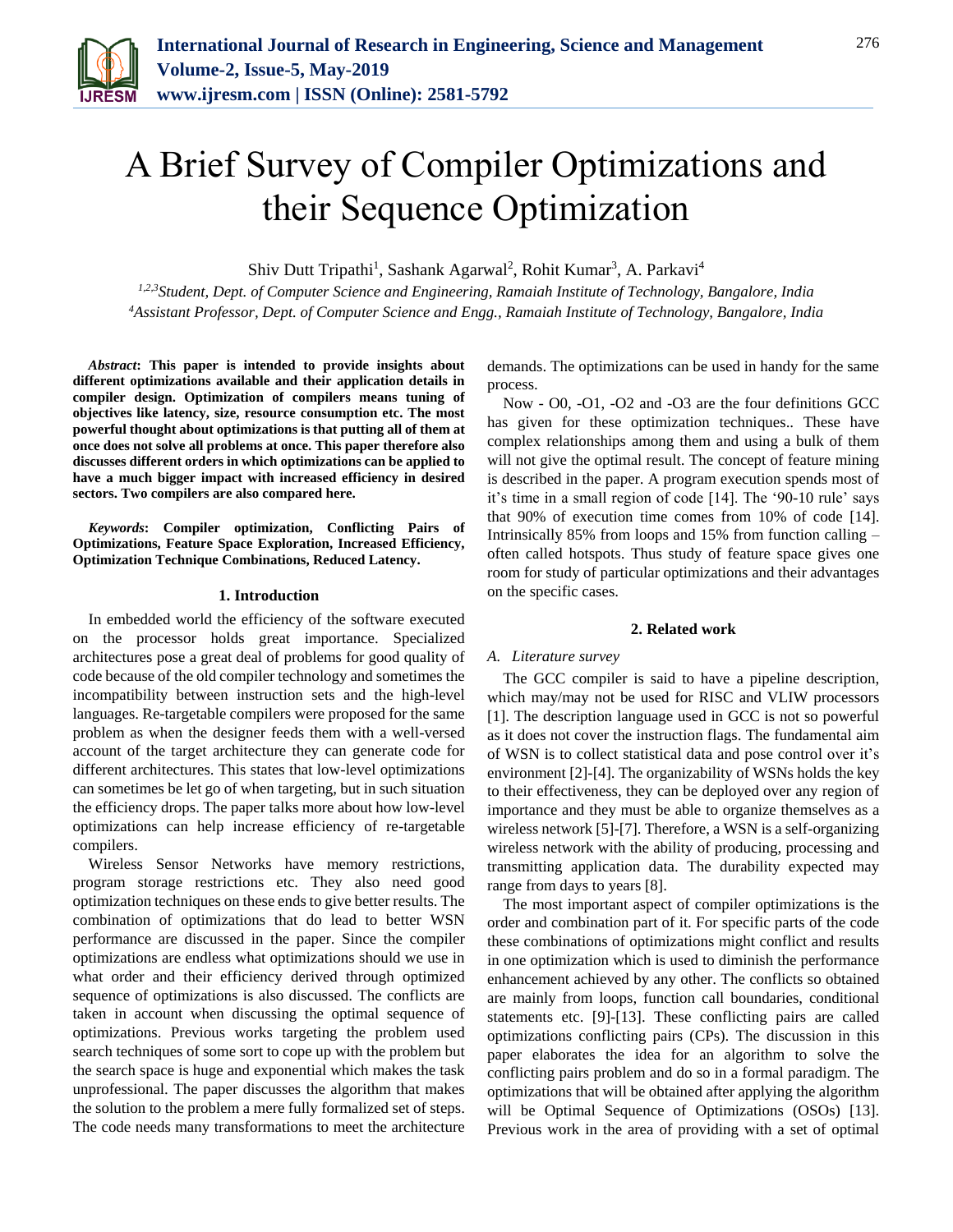

optimizations depended on the idea of iterative compilation. The techniques used were Local minima search techniques, Pruning strategy, Genetic algorithms, Geometrical transformations, Pareto optimal. The machine learning approach is also used in way to extract static and dynamic features from the code and then use a Design of Experiments (DOE) [14] containing tool to search and find out the optimal optimizations to apply. This technique is explained in the paper along with the tools necessary to come up with results.

## *B. Comparison*

Let us see two compilers known as GCC, LLVM which works on the EISC processor [15]. When compared both of them, we can see that LLVM is having calculation optimization better but in case of register allocation and jump optimization, GCC is excellent when compared to LLVM. Overall, the GCC compiler has better performance about 18% on average in terms of dynamic instruction. In addition, the compiled code size by GCC is smaller than that of LLVM. Table 1 shows comparisons of both architecture on the basis of instruction set.

Table 1. Comparison

|            | <b>RISC</b>     | <b>CICS</b> | <b>EISC</b> |
|------------|-----------------|-------------|-------------|
| <b>ISA</b> | Simple          | Complex     | Mode        |
| Structure  |                 |             | -rate       |
| Program    | Large           | Small       | Mode        |
| code Size  |                 |             | -rate       |
| Weakness   | Difficult to    | Complex in  |             |
|            | develop 16 bits | implement-  |             |
|            | architecture    | tation      |             |

## **3. Discussion**

### *1) Pipeline aspects*

A very detailed pipeline description is needed for retargetable compilers. The forwarding nature is present in many processors which poses problems. The feature is essential as it also overcome many pipeline hazards. Also, exclusive write is a property in some processors: if there are two instructions which are consecutive and both of them write the same operand and if the order of execution makes second to execute over first then too the order of writes must be preserved. An instruction's behavior can be described in many ways on the pipeline, of them two can easily be discussed. The first description can be viewed as when assuming the description of each instruction, the stage's description holds good for the same. The second description uses the fact that instructions on the basis of read/written operands can easily be grouped. So they are grouped each group now is associated a pipeline pattern. The model explained has the following structure: stages section, pipeline section, value holding section, auxiliary resource section [1].

## *2) Pipeline Model*

 *Stage Section:* In order to get the best of a pipeline structure there needs to be a set of stages, each of them performing the task individually and passing the results to the next stage. This promotes parallel architecture and provides of efficiency. The first line of this section has a tabular description subdivided into processor's pipeline stages and for each of them, their stage description follows.

- *Pipeline pattern section:* Before entering this stage the instruction set is divided into subsets. A pipeline pattern groups similar sections.
- *Value holding resource section:* The description for all the value-holding resources is provided in this section. Memory, registers and forwarding network are the value holding resources.
- *Auxiliary resource section:* Resources such as functional units need their description to be provided in this section.

### *3) Model based instruction scheduling results*

The model based instruction scheduling results in observable speed optimization in VLIW or VLES based target architectures. The core idea is of reordering the code of the application which in turn minimizes latencies.

## *4) WSN optimizations*

Putting all 150 optimizations to WSN available on GCC is impractical. Some important optimizations, which affect the code size considerably, are chosen over others and put to test. Total 61 optimizations are chosen but the feasibility is still high so they are divided into 15 groups, which can be tested. Both the code size and the performance are conflicting in some instances when the results are compared. Since sometimes the optimization techniques use some extra code space for better control flow constructs. The basic trade here is of code space in order to get better performing code. The energy side of the code is highly marketed.

# *5) Optimized sequence of optimizations*

Finding the optimized sequence of optimizations using the graphical methodology of choosing three triangles of optimizations and out of all triplets the optimized ones to be applied are chosen. The sequences are graded on their performance as triplets and the resultant grades are the basis for choosing the optimized sequence. The process is compared to traditional approaches and the results report an improvement of 41% in some cases. Since the proposition of optimized sequence of optimizations is very important to be worked on, the triplet method is an important study to be included.

## *6) Feature mining technique*

This is another approach to designing a space explorer, which will observe behavior of different optimizations techniques on different source codes and divides the static and dynamic features. This method is still not combined with the above discussed method of OSOs. The analysis of compiler optimizations can be easily done using the feature mining technique and using tools like the M3 Explorer and PIN tool. The explorer provides with features like automatic design space exploration, portability and modular composition. The feature extraction part is done using the Intel PIN based dynamic profiling framework. This tool extracts the two kinds of features